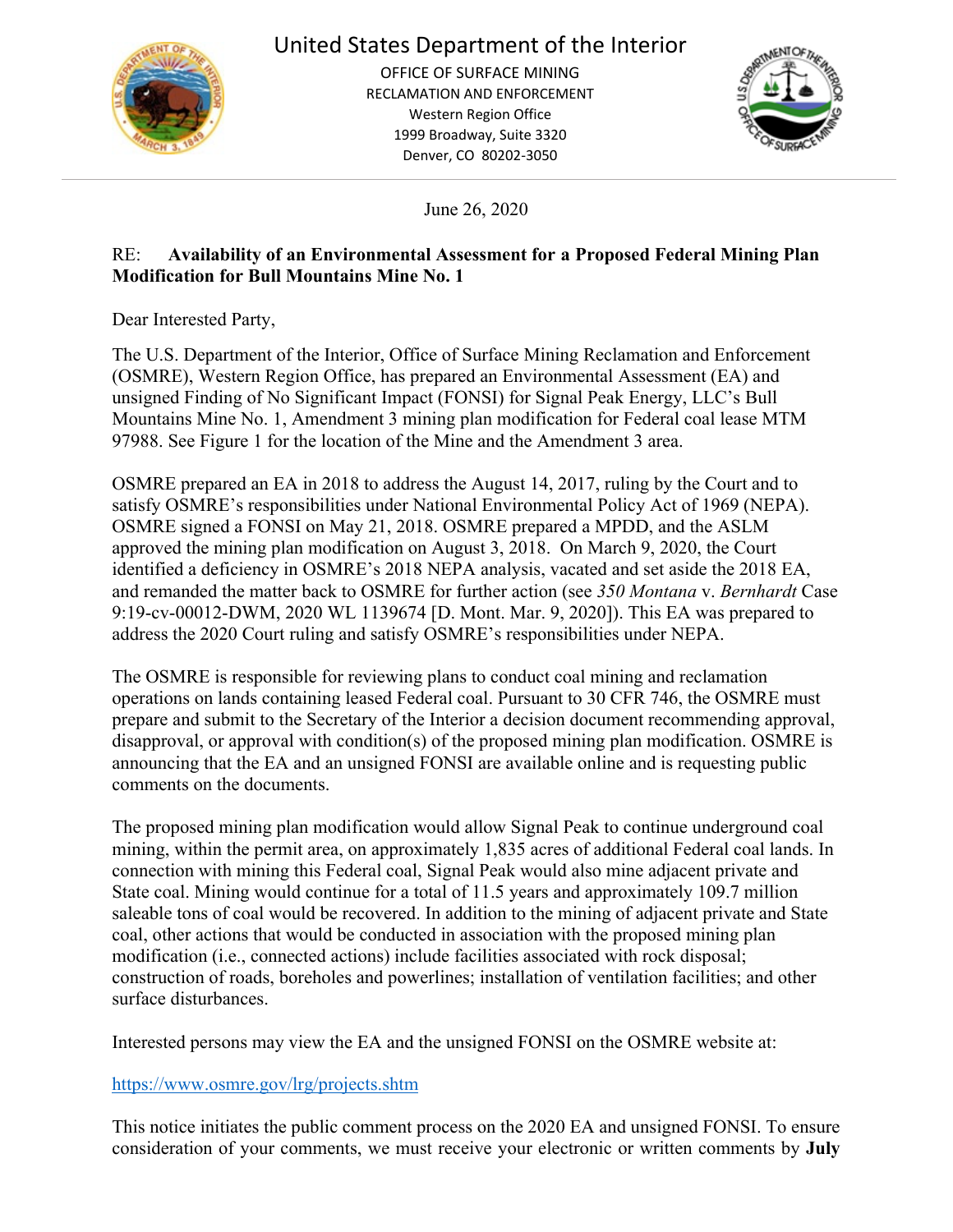

## United States Department of the Interior

OFFICE OF SURFACE MINING RECLAMATION AND ENFORCEMENT Western Region Office 1999 Broadway, Suite 3320 Denver, CO 80202-3050



**27, 2020.** Comments may be submitted in writing or by e-mail. At the top of your letter or in the subject line of your e-mail message, please indicate that the comments are "Bull Mountains Mine No. 1 EA Comments."

- E-mail comments should be sent to: [osm-nepa-mt@osmre.gov](mailto:osm-nepa-mt@osmre.gov)
- Comments delivered by U.S. Postal Service Express Mail or by courier service must be delivered by **July 27, 2020** and should be sent to:

OSMRE-Western Region ATTN: Gretchen Pinkham, Bull Mountains Mine No. 1 PO Box 25065 Lakewood, CO 80225-0065

Comments received, including names and addresses of those who comment, will be considered part of the public record for this project and will be available for public inspection. By including your address, phone number, email address, or other personally identifying information in your comment, you should be aware that your entire comment, including your personally identifying information, may be made publicly available at any time. While you can ask us in your comment to withhold your personal identifying information from public review, we cannot guarantee that we will be able to do so.

For further information about the Project, NEPA Process, or to have your name added to the mailing list, contact: Gretchen Pinkham, OSMRE Project Manager, at [gpinkham@osmre.gov.](mailto:gpinkham@osmre.gov)



Digitally signed by ELIZABETH SHAEFFER Date: 2020.06.23 09:32:40 -06'00'

Elizabeth Shaeffer, Manager Field Operations Branch

Enclosure